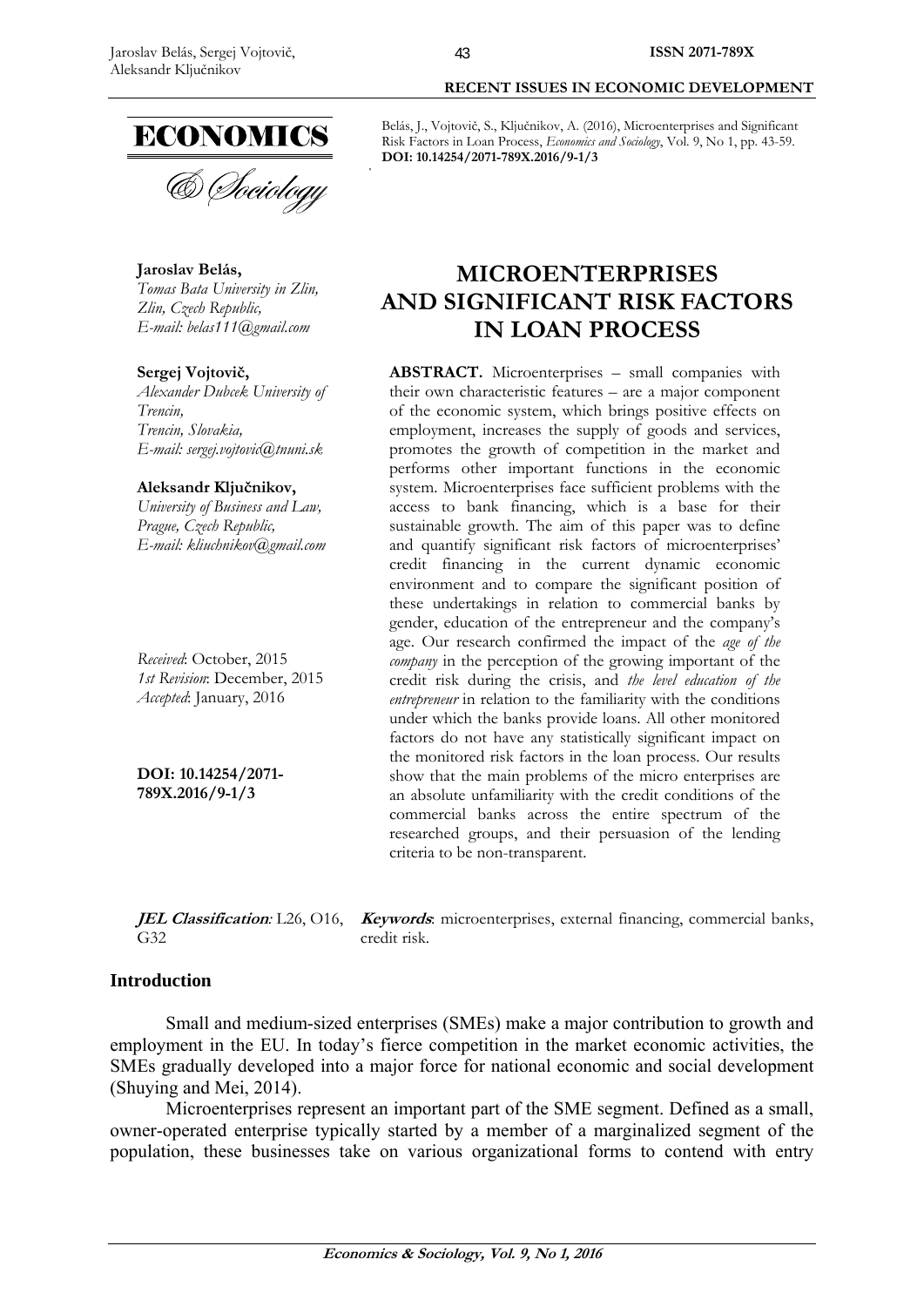barriers and capital constraints (Munoz *et al.*, 2015; De Mel, McKenzie, and Woodruff, 2010; Bruhn, 2013).

Financial risk management has received increased attention over the past years because of financial risks, though they are not a core competency of non-financial firms, they also influence their business operations, financial performance and the future of the company to a large extend. The ability of SMEs to grow highly depends on their potential to invest in restructuring, innovation and qualification. All of these investments need capital and therefore an access to finance (European Association of Craft, SMEs, 2007).

The effect of the access to finance on entrepreneurship and microenterprise growth is of vital importance for poverty reduction and economic growth in developing countries (Beck, Lu, and Yang, 2015).

Entrepreneurs' characteristics, such as gender, level of education, age, managerial skills, and experience, in addition to physical and emotional family support, are the important factors that influence business success (Munoz *et al.*, 2015; Kozubíková *et al.*, 2015a; Bartoš *et al.*, 2015) and represent significant factors which determine the approach to financial risk management and access to external financing through bank loans (Belas *et al.*, 2015; Doležal *et al.*, 2015).

The aim of this paper is to define and quantify significant risk factors of microenterprises' credit financing in the current dynamic economic environment and to compare the significant position of these undertakings in relation to commercial banks by gender, education of the entrepreneur and the company's age. The paper is based on the survey of the quality of the business environment carried out in 2015 in Czech Republic on a sample of 1141 small and medium sized enterprises, 740 of which were reported as microenterprises. Our research has some limitations, specifically the geographical focus only on the Czech Republic. This problem is significant because country's specific macro environment can also affect the possibility to get the loan by the SMEs (Drakos and Giannakopolous, 2011). A wider geographical focus of the further researches may bring more fundamental results.

Theoretical part of this paper introduces the characteristics of a microenterprises, important factors for financing of such type of companies, and the potential influence of the *gender* and *education of the entrepreneur*, and the *age of the company*. The second part of the article presents a detailed description of the research methodology, scientific methods, collected data, and a definition of the alternative working hypotheses. The third chapter of our article presents the results of the research, along with a brief discussion. The final section presents the summary of the essential results of our research.

## **1. Theoretical background**

*Microenterprises* have some characteristic features in comparison with small and medium size enterprises (SMEs). They are typically firms that are smaller than the SMEs, with few employees and often without formal status (Beck, Lu, and Yang, 2015).

According to Fetisovová, Hucová, Nagy and Vlachynský (2012) Small and medium sized enterprises have a number of specifics that are related to their size: a lower degree of diversification, low capital strength, limited markets and higher risk. On the other hand, they are more flexible and have a closer contact with customers.

Concise nature of these enterprises is presented by Larson and Shaw (2001). According to the authors, these companies have the following characteristics: 1. mostly family-owned with family members working in the business, 2. driven by one person, 3. located primarily in rural areas, 4. involved in trading and manufacturing, 5. characterized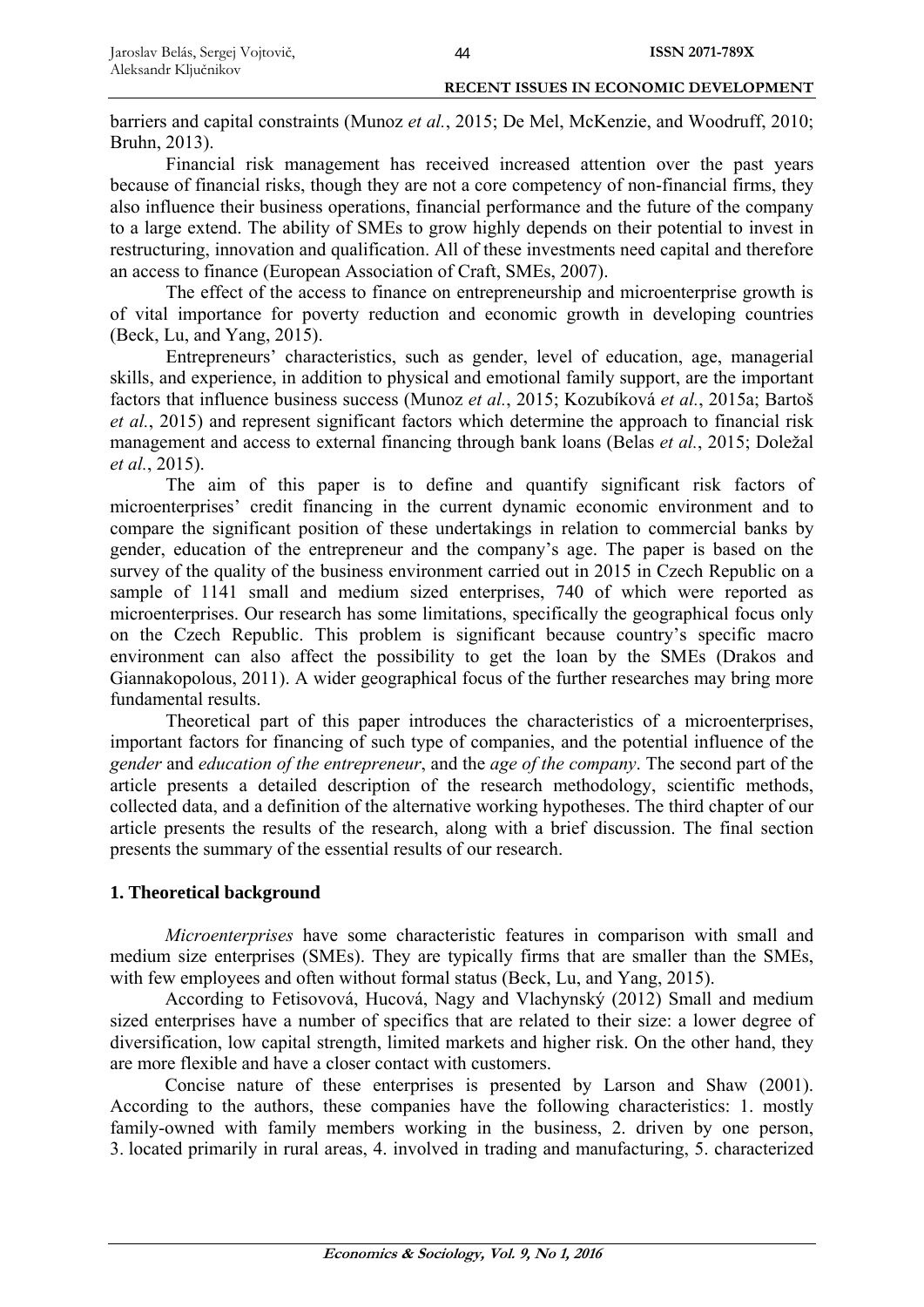by multiple start-up and failure rates, 6. founded primarily by women, and 7. operated on a small basis with low income earnings.

Different authors emphasize different aspects of microenterprises. Beck (2013) highlights: "Subsistence entrepreneurs have tiny businesses, based on self-employment and *informality and are almost exclusively micro-entrepreneurs. Many of these enterprises are set up out of a lack of alternative employment options for the owner in the formal sector. They rely almost exclusively on the owner, maybe with support from family members and/or friends. There is evidence that such subsistence entrepreneurs make up the majority of microenterprises".*

According to De Mel, McKenzie, and Woodruff (2010) and Bruhn (2013) microentrepreneurs have very close characteristics to the wage workers and it is probable that they won't have big plans for the expansion of their business. This is an interesting fact which can also influence their relation to bank loans.

According to Munoz *et al.* (2015) microenterprises utilize creative entrepreneurial approaches that are often characterized by chaos.

The management of the microenterprise is a key contributor to business success (Munoz *et al.*, 2015). Key management practices, marketing capability, and technology capability of microenterprises have a positive impact on performance sales, net profit, and growth (Welsh *et al.*, 2013; Mostenska *et al.*, 2015).

Berrone *et al.* (2014) find that human capital (proxied by educational level and degree of dedication), innovation, and intensity of use of own capital are important determinants of the microenterprise's performance.

The smaller size of the microenterprises escalates the importance of certain business risks for this group of entrepreneurs. *Entrepreneurial risk* has a complex form since it includes a number of interconnected partial risks. Fetisovová *et al.* (2012) defines such forms of business risks as strategic risk, operational risk, financial risk, sociopolitical risk and reputation risk.

The risk of insufficient demand (*market risk*) is currently quite significant. According to Carson (2013), the greatest threats to business of the British SMEs are: weak demand due to economic stagnation (presented by 52% of entrepreneurs), operational cost challenge (37%), inadequate cash reserves (27%), poor access to finance (21%), and failure to manage cash flow (17%). The most important business risks perceived by entrepreneurs in the Czech Republic and Slovakia in 2013 were as follows: market, financial and personnel risks. Market risk was identified as a key risk by the largest number of entrepreneurs, which means 79.44% of the respondents in the Czech Republic and 80.49% in Slovakia (Belás *et al.*, 2015a, Buganová *et al.*, 2014, Belás *et al.*, 2014).

Loan process and gaining of the external bank financing are interconnected with the *financial risk*. The views of the different authors on the definition of financial risk differ to some extent. E.g. by Fetisovová *et al.* (2012) financial risks are related to the financial markets development and the use of single financial instruments. They have a complex nature and can be classified into the following groups: funding risk, credit risk, liquidity risk, the risk of interest rate changes, currency risk, inflation risk and counterparty default risk.

According to Shuying and Mei (2014) financial risk is one of the risks any enterprise can't avoid; therefore, the company managers should easily make financial decisions under the risky and uncertain situation. In the process of development, with various uncertain factors such as natural environment and social economic environment, the risks that SMEs are facing are also gradually increasing. In this case, we must take timely measures to ensure that SMEs are in an invincible position in the market competition (Skapa, 2013; Mentel & Brożyna, 2015).

45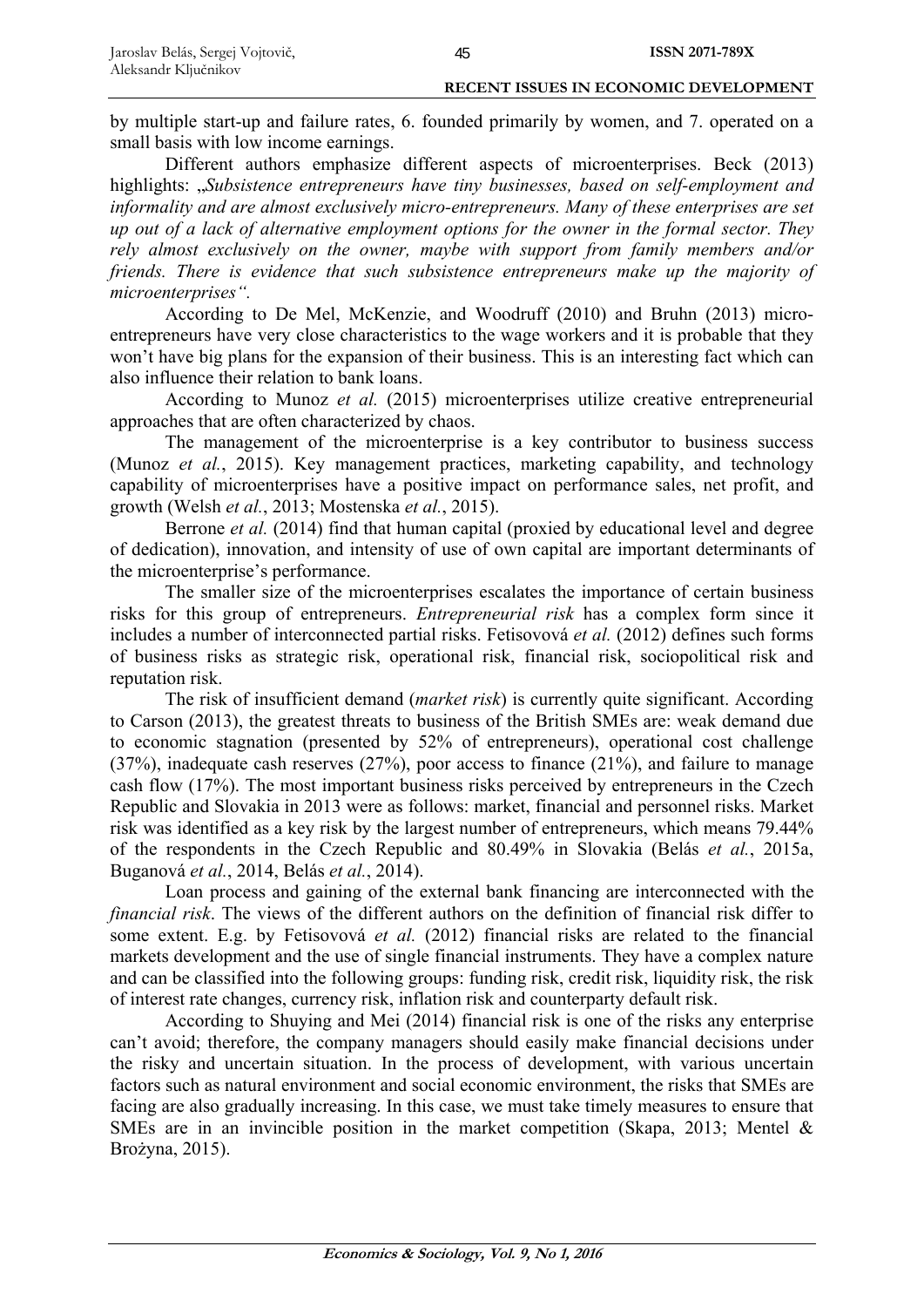Therefore, correct understanding of financial risk and presentation of operable financial risk warning methods is of great significance. *The characteristics of financial risk are objectivity, uncertainty, comprehensive, and duality*.

46

Financial risk refers to the process of daily affairs, due to the interference of some external and internal factors things don't develop with the expected phase deviation, and therefore this circumstance raises the risk that the status of the enterprises finance won't be as normal as it was planned. The lack of access to external financing through bank loans is a very important consequence of the financial risk (Shuying and Mei, 2014; Brauers and Zavadskas, 2011).

The term, interconnecting the financial risk, the knowledge and the transparency of the bank's credit conditions, the presentation of the company's accounting data in the loan obtaining process is the *financial gap*. This term means a situation when a sizeable share of economically significant SMEs cannot obtain financing from banks, capital markets or other suppliers of finance. OECD (2006), International Finance Corporation (2013), Bain & Company, Inc. and the Institute of International Finance (2013), Sobeková, Sipko, and Solík (2014), Fetisovová *et al.* (2012), European Association of Craft, Small and medium-sized Enterprises (2007) similarly state that SMEs are influenced by the financing gap.

The difficulties that SMEs experience can stem *from several sources.* The domestic financial market may contain an incomplete range of financial products and services. The lack of appropriate financing mechanisms could stem from a variety of reasons, such as regulatory rigidities or gaps in the legal framework. Moreover, development economists increasingly accept the proposition that, due to monitoring difficulties such as principal/agent problems (e.g. related to the shareholder-manager relationship) and asymmetric information (for example Deakins, Whittam, and Wyper, 2010). SMEs' difficulty in obtaining financing will be compounded when the business environment lacks transparency, when the legal system is weak, and when monopolies are present. As well, loan originators may avoid providing financing to certain types of SMEs, in particular, startups and very young firms that typically lack sufficient collateral, or firms whose activities offer the possibilities of high returns, but at a substantial risk of loss. In a competitive market, suppliers of finance have powerful incentives to overcome barriers to SME finance (OECD, 2006).

An important tool to improve an approach of micro-enterprises to external financing through bank loans is a transparent approach of both parties involved (Bain & Company, Inc. and the Institute of International Finance, 2013; European Association of Craft, Small and medium-sized Enterptises, 2007).

The complexity of the problem with the bank financing of microenterprises became even more evident due to the financial crisis. Crises in the world made banks more careful. According to Holton, Lawless, and McCann (2013) "*one of the defining features of the recent Euro Area crisis has been the significant contraction in credit to the real economy, along with the large variation in the pace of this decline across countries*". They declare that smaller companies faced tougher credit conditions during the crises and that there were great differences in interest rates across the European Union countries. The authors bring interesting evidence about fact that microenterprises and companies with lower turnover are more likely to be rejected, whereas age and subsidiary status are not significant. And what about the other factors than only only size of the company? Authors at the base of the research inform that: "*Firms that have improved or unchanged internal funds, credit history or capital (relative to deteriorated) are less likely to be rejected*".

Small firms are facing more financial constraint than medium sized firms (Dong and Men, 2014; Hernández-Cánovas and Koëter-Kant, 2011) due to larger asset base (Yildirim, Akci, and Eksi, 2013) that can be used as collateral while asking for loans (Dong and Men, 2014). High collateral requirement has been identified as one of the major reasons for the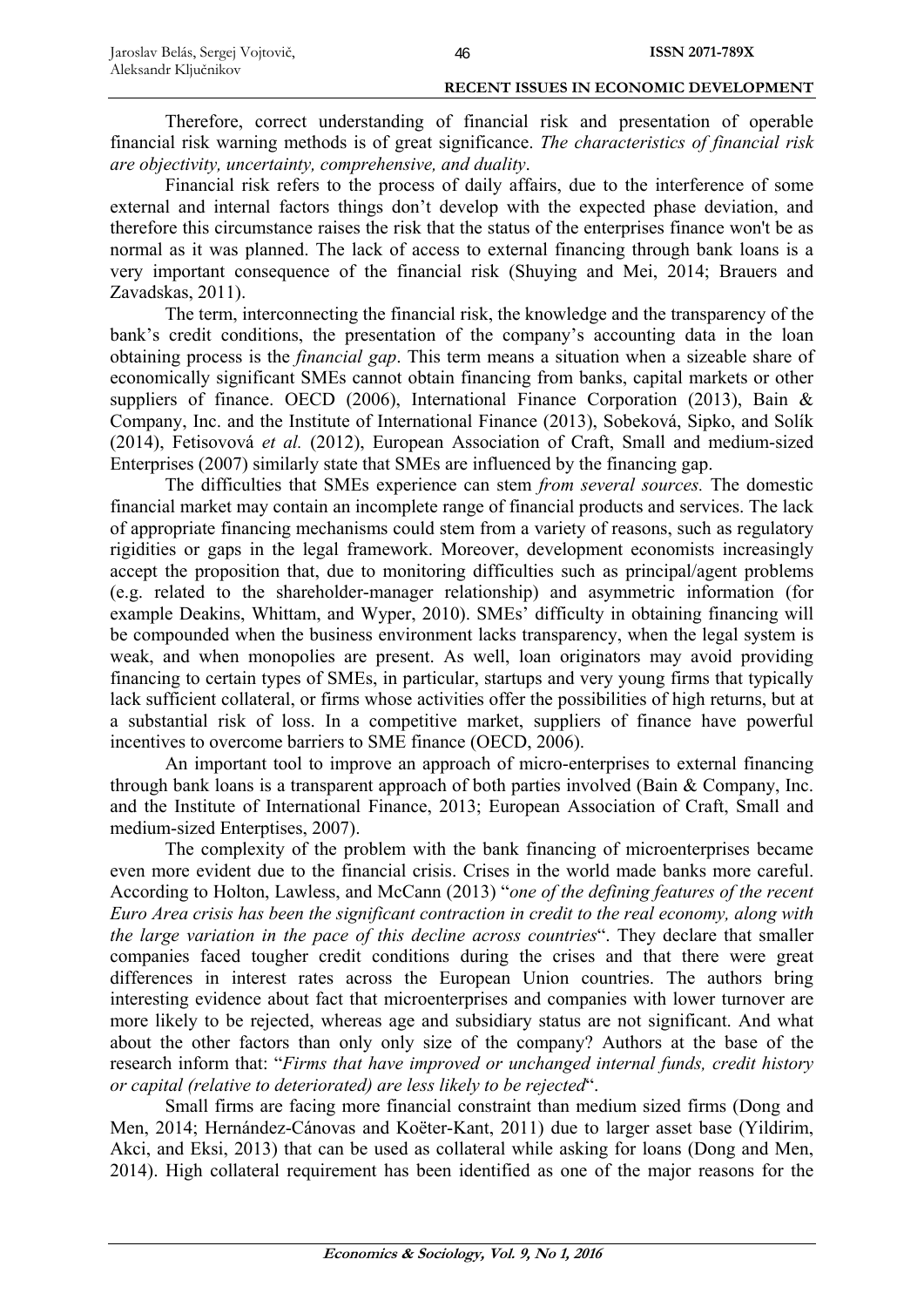lower level of credit to SMEs in the Baltic States (Rupeika-Apoga, 2014; Beck, 2013; Armstrong *et al.*, 2013). Drakos and Giannakopolous (2011) found that the companies with more employees have more chances to get loans from the bank than the smaller firms do.

This paper presents the results of our research in relation to the potential influence of the *gender* and *education of the entrepreneur*, and the *age of the company.*

The factor of the *gender of the entrepreneur* is of a great importance in relation to the credit risk and loan process. Several authors (Deakins, North, Baldock, and Whittam, 2008; Global Markets Institute, 2014) state that SMEs owned and managed by women were more credit constrained than the men owned companies. According to North, Baldock, and Ekanem (2010) the reason is that women entrepreneurs suppose the refusal of their credit application, so they do not even apply for the loan.

According to Drakos and Giannakopolous (2011) a male owned enterprises are less credit rationed than the females owned enterprises because women are more risk averse than men and hence they are not willing to take more risk and to take loans.

Carter *et al.* (2007) examined the effect of gender in the bank lending process to the small business when the loan applicant was a female or male. The authors have differentiated the supply side as well as demand side by the information whether the loan officer is female or male. The paper finds some distinct criteria for loan processing, while the loan applicant is male or female, on the other hand, when the loan officer is male or female. They have found that, when considering an application, applicant education plays an important role; lower level of education for female applicant had mostly led to rejection. However, when considering for the higher level of education, the gender criteria for loan processing diminishes. It is found that, when the loan applicant is male, the loan officer is most likely to know about the business plan, financial history and general characteristics of the applicant. On the other hand, for female applying the loan officers are more interested to know whether she has done enough research and her educational background is mostly discussed.

The discussion about the impact of the *level of education* of the entrepreneur may shoud include the opinion of Irwin and Scott (2010), whose results indicate that banks are more comfortable to finance the educated entrepreneurs than their colleagues with the secondary education due to advanced knowledge of the business propositions and more organized loan proposals. Rauch and Rijsdijk (2013) state that the higher education of the entrepreneur, including other types of education like vocational training or higher school certificate is positively related to business growth. They have reasoned that, people with higher education can actively seek for new opportunities which are positively related to higher growth.

Quite an opposite opinion was presented in the studies by Kozubíkova *et al.* (2015b) or Belás *et al.* (2015b), where no significant differences in approaches of the SME entrepreneurs to financial risk management in relation to gender and level of education were identified.

The last monitored factor was the *age of the company*. Basic assumption is that the older the company is, the more experience in relations with banks and loan applications it has. North, Baldock, and Ekanem (2010), Deakins, Whittam, and Wyper (2010), Deakins *et al.* (2008) state that new and early stages SMEs are facing more financing problems from the bank than their more established counterparts. The research by Kozubíková *et al.* (2015b) showed that the size of the company plays an important role in the evaluation of the financial risk.

The age of the company usually has a causal link to its size. Hernández-Cánovas and Koëter-Kant (2011) confirm the relation between the size of the company and debt maturity. They declare that debt financing contracts for smaller firms are more subject to the institutional environment than for larger firms, because small companies are financially more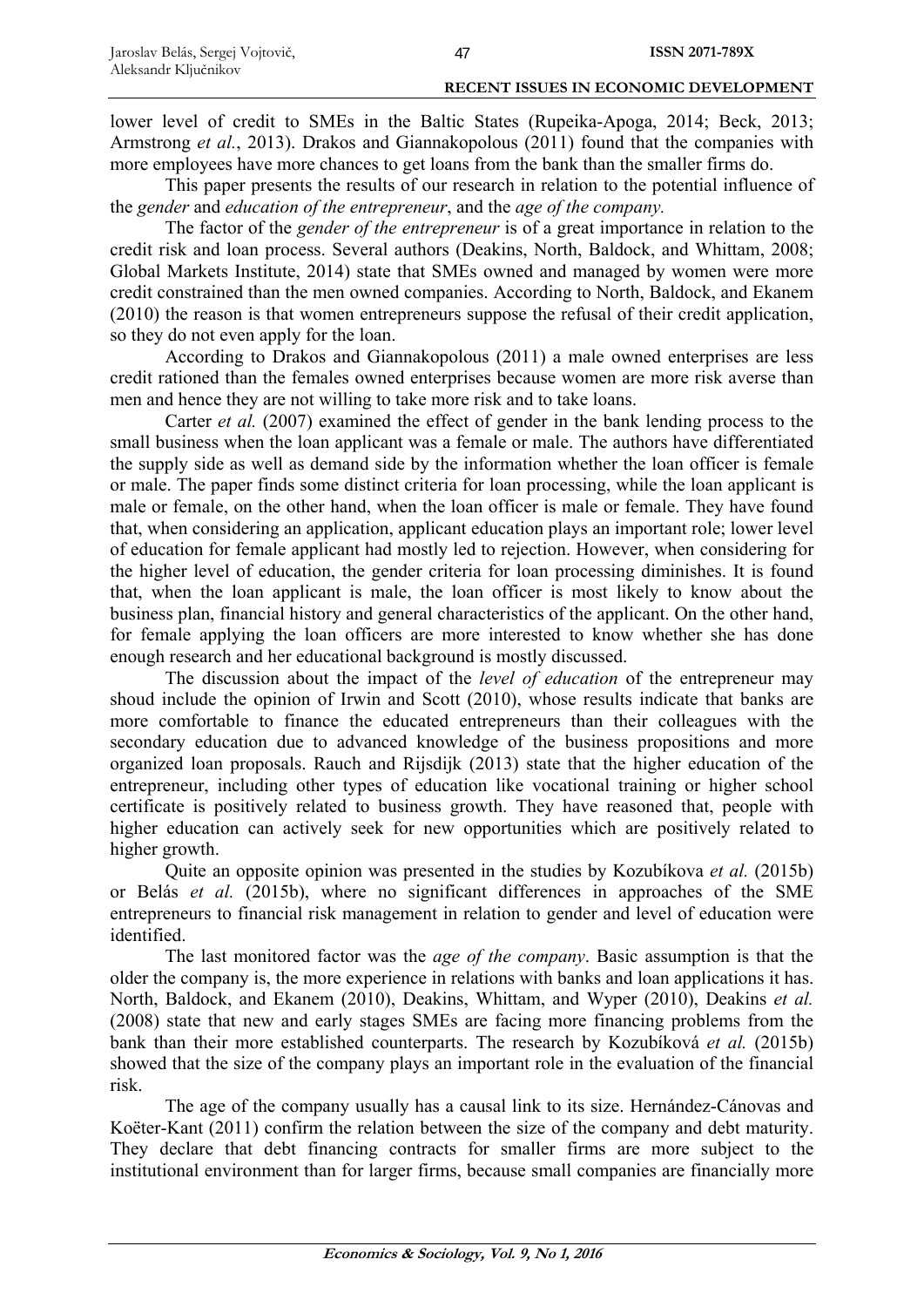constrained and more dependent on domestic capital markets (mostly bank loans) in time when the outside financing is needed. There is also another problem. McCarthy, Oliver, and Verreynne (2015) say that SMEs are usually less transparent and they present the lack of financial data.

## **3. Research Methodology, Objective and Data**

The objective of this paper is to define and quantify significant risk factors of microenterprises' credit financing in the current dynamic economic environment and to compare the significant position of these undertakings in relation to commercial banks by gender and education of the entrepreneur and the company's age in the sector of microenterprises.

The paper is based on the survey of the quality of the business environment carried out in 2015 in Czech Republic on a sample of 1141 small and medium sized enterprises, out of a total number of 1650 randomly selected companies. The questionnaire available at https://docs.google.com/forms/d/1U9coaC5JRL0N2QOOO6Xb8j3mnaZXdSM47Kugt4EDG Fo/viewform?usp=send\_form, which consisted of 52 questions, was presented to the companies, selected from Albertina database. 740 out of 1141 respondents belonged to the category of microenterprises according to the EU definition of SMEs is described in the EU recommendation #2003/361, where the main factor determining the category of the enterprise is staff headcount, when microenterprises should employ up to 9 employees. The respondents of the survey represented all 14 regions of the Czech Republic.

The structure of the respondents from the group of microenterprises was as follows: 73% men, 27% women; 71% of respondents reported to have secondary education, 29% had the university degree; 53% of companies' owners stated that the company exists for more than 10 years, 47% of them declared that their companies operate for a less than 10 years. The age of the researched companies was as follows: 62% were established more than 10 years ago, 21% operated between 1 and 5 years, and 17% of them operated between 5 and 10 years. Most of the total number of the respondents reported to have secondary education (48%), 34% of them had a university degree and 18% declared secondary education without graduation.

Our research used the tools of descriptive statistics, including percentages and averages, pivot tables, the methods of comparison and deduction, Pearson´s chi-square statistics at 5% significance level for the verification of the existence of the statistically significant dependences and differences between the selected factors. The calculation were made in MS Excel and in the statistical software available at www.socscistatistics.com. Statistically significant differences in the individual responses were investigated by the means of Z-score. The calculations were made through the free software available at: http://www.socscistatistics.com/tests/ztest/Default2.aspx

This paper presents only selected results of the research due to the length limitations.

For this paper we set four alternative working hypotheses by the method of expert estimation. The hypotheses were assigned with the abbreviations of H1 to H4. The alternative hypotheses were supplemented by the null hypotheses assuming there were no statistically verifiable differences between the researched factors. *Null hypotheses: There is no statistically significant dependences between the chosen factors (gender, education of the entrepreneur, age of the company) and the chosen filed of research.* 

Null hypothesis means that  $\pi_1 = \pi_2$ , so  $\pi_1 = \pi_2 = 0$ , while the alternative hypothesis states that  $\pi_1 = \pi_2 \neq 0$ .

H1: There is a statistically significant difference between the gender and education of the entrepreneur, the age of the company and the opinion that the importance of credit risk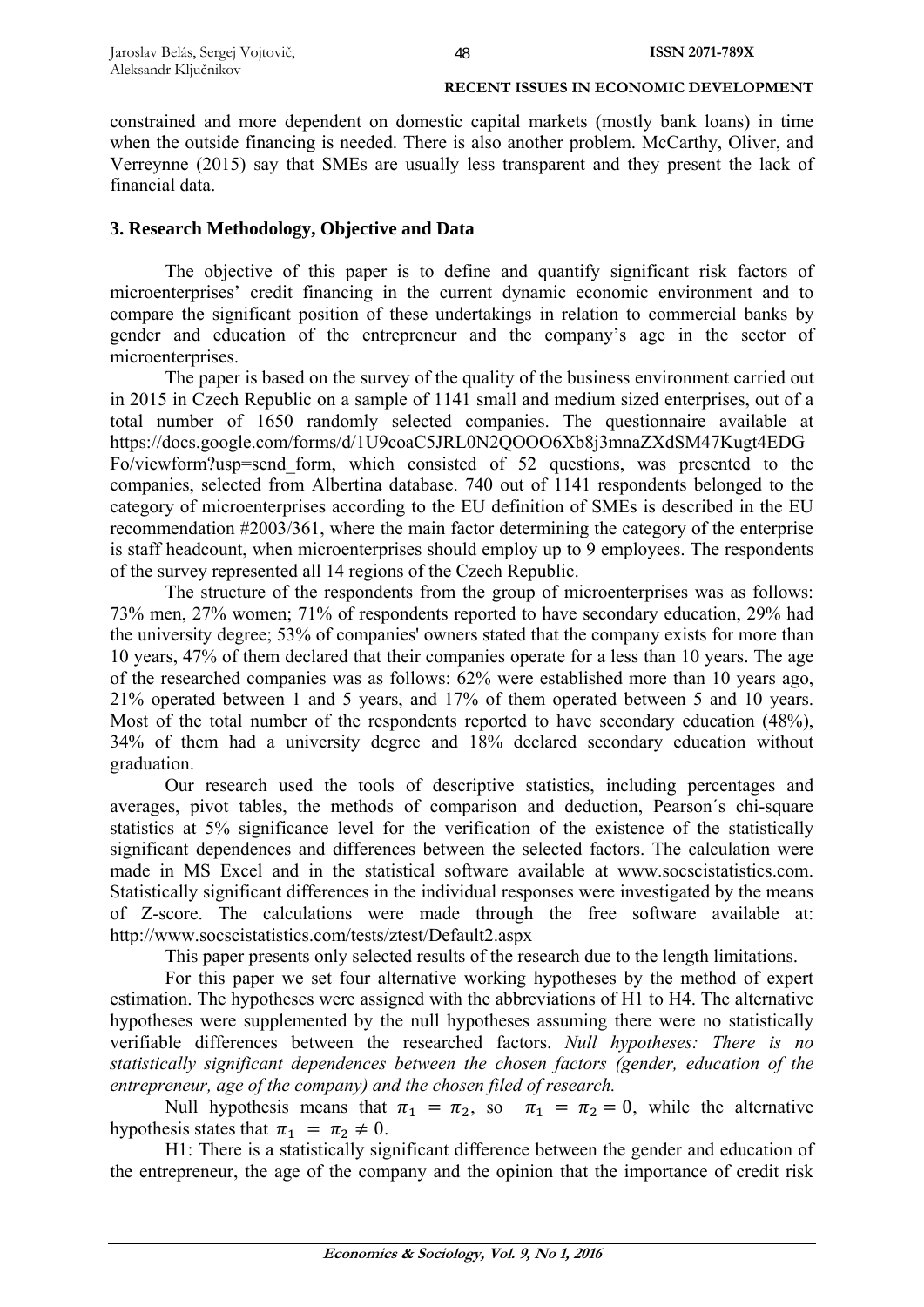grew during the crisis. We suppose that at least 60% of microenterprises agree with this opinion.

H2: There is a statistically significant difference between the gender and education of the entrepreneur, the age of the company and the opinion that microenterprises are not well acquainted with the credit conditions. We suppose that more than 30% of entrepreneurs confirm to have a thorough understanding of the lending conditions of the commercial banks.

H3: There is a statistically significant difference between the gender and education of the entrepreneur, the age of the company and the opinion that the conditions under which banks provide loans to SMEs are not transparent. We suppose that a maximum of 30% of entrepreneurs agree with the opinion, that credit conditions are transparent.

H4: There is a statistically significant difference between the gender and education of the entrepreneur, the age of the company and the opinion that better knowledge of credit criteria allows the entrepreneurs to have an easier access to credit and to better price conditions. We suppose that this approach will present a minimum of 60% of entrepreneurs in the segment of microenterprises.

## **4. Results and discussion**

The results of the research devoted to the assessment of the intensity of credit risk in the current economic environment of SMEs in the Czech Republic are presented in *Table 1*.

| The importance<br>of credit risk<br>grew during<br>the crisis | Total | Men              | Women          | Secondary<br>education | Other<br>types of<br>education | Older<br>than $10$<br>years<br>$(10+)$ | Younger<br>than 10<br>years<br>$(10-)$ | p-value<br>Z-score<br>M/W<br>HE/OE<br>$10+/10-$ |
|---------------------------------------------------------------|-------|------------------|----------------|------------------------|--------------------------------|----------------------------------------|----------------------------------------|-------------------------------------------------|
| 1. Completely<br>agree                                        | 61    | 50               | 11             | 17                     | 44                             | 41                                     | 20                                     | 0.0989<br>0.8337<br>0.0178                      |
| 2. Agree                                                      | 397   | 290              | 107            | 105                    | 292                            | 219                                    | 178                                    | 0.9601<br>0.0930<br>0.1499                      |
| Share in $\%$<br>$(1+2)$                                      | 61.89 | 62.96            | 59.00          | 56.74                  | 64.00                          | 66.67                                  | 56.57                                  | 0.3222<br>0.0643<br>0.0048                      |
| 3. I don't have<br>a position                                 | 217   | 154              | 63             | 74                     | 143                            | 100                                    | 117                                    |                                                 |
| 4. Disagree                                                   | 56    | 39               | 17             | 18                     | 38                             | 25                                     | 31                                     |                                                 |
| 5. Completely<br>disagree                                     | 9     | 7                | $\overline{2}$ | 1                      | 8                              | 5                                      | 4                                      |                                                 |
| Total:                                                        | 740   | 540              | 200            | 215                    | 525                            | 390                                    | 350                                    |                                                 |
| chi-square/<br>p-value                                        |       | 3.3658<br>0.4986 |                | 5.6961<br>0.2230       |                                | 11.4207<br>0.0222                      |                                        |                                                 |

Table 1. Assessment of the intensity of credit risk in the Czech Republic gender, education and the company's age

*Note*: The credit risk is perceived as a risk of the loan rejection *Source*: own calculation.

The research results confirmed that there is a statistically significant difference in the overall responses of microenterprises disaggregated according to the *age of the company*. The p-value of 0.0222 indicates that the result is significant at  $p < 0.05$ . Older firms presented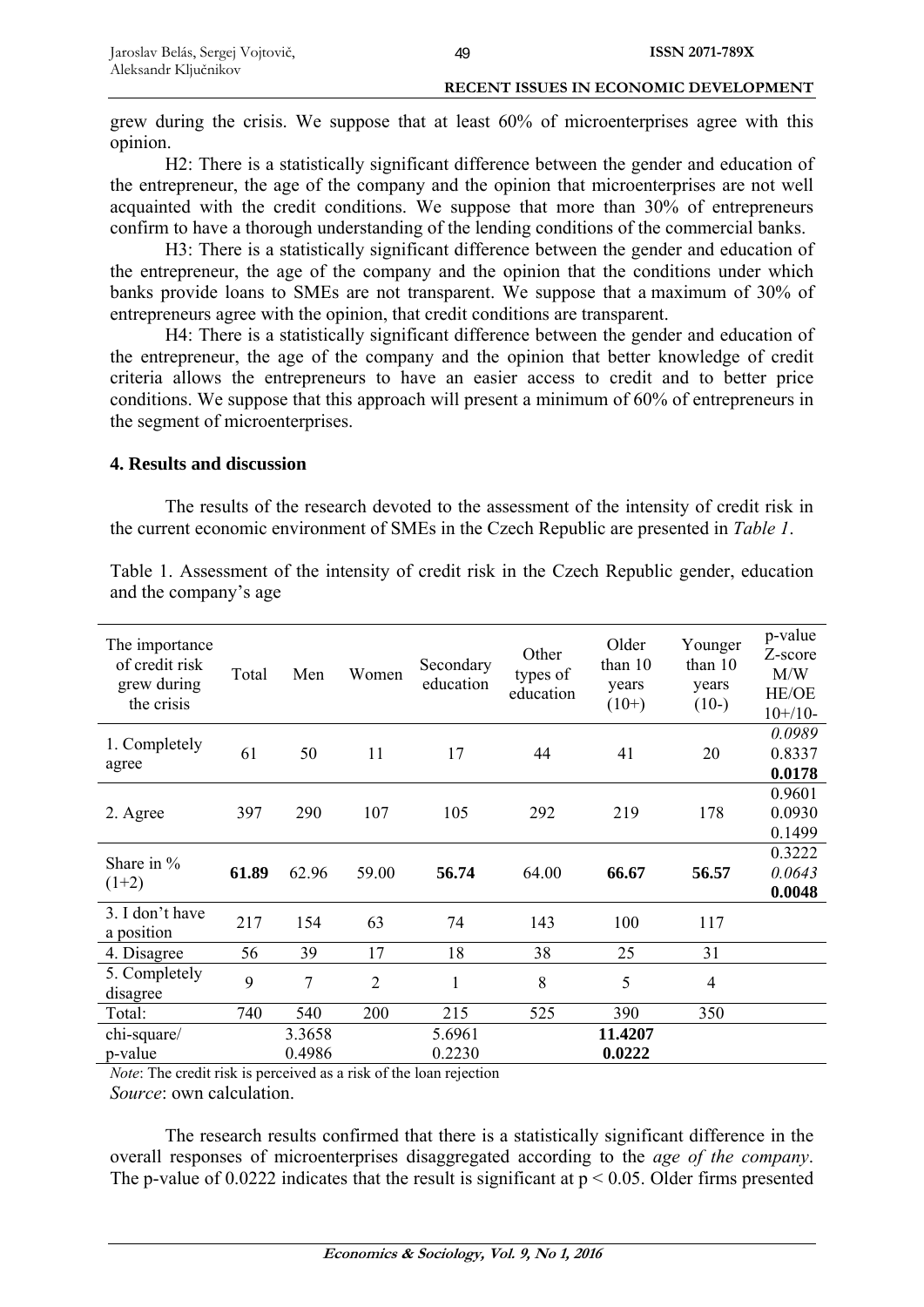a significantly more favorable opinion (p-value  $= 0.0048$ ) in comparison with younger microenterprises. The p-value of 0. 0048 indicates that the result is significant at  $p < 0.01$ , which is a very solid result. On the other side no statistically significant difference was identified in relation to *the gender and education of the entrepreneur*, where the p/values were correspondingly 0,4986 and 0,2230. These facts allow us to *confirm our working alternative hypothesis H1* in relation to the *age of the company,* and to reject *working alternative hypothesis H1* in relation to the *gender and education of the entrepreneur.*

Our assumption that at least 60% of microenterprises agree with the opinion that the importance of credit risk increased during the crisis was confirmed. The representatives of 61.89% of the total number of microenterprises agreed with this opinion. More intensive agreement with this statement was presented by older companies (66.67%). An interesting finding is that younger microenterprises (56,57%) and those small companies whose owners have secondary education (56,74%), have showed a relatively low intensity of consent with this statement.

Our results present affirmative results with the works of other authors. Ardic, Mylenko, and Saltana (2012) state that the problem of obtaining of the bank loans by the SMEs has further increased during the economic crisis, when SME financing was significantly reduced in the developed countries. Economic & Social Research Council (2010) states that overdraft loan rejections increased  $3\frac{1}{2}$  times (from 4.2% to 15.3%), term loan rejections increased 2½ times (from 6.1% to 16.3%), overdraft margins increased by 83% (from 2.4% points to 4.4% points over base), overdraft arrangement fees increased by 86% (from £237 to £442), term loan margins increased by 68% (from 2.2% to 3.7% points over base), term loan arrangement fees increased by 37% (from £1,074 to £1,468) in the United Kingdom in 2008.

SMEs continued to face the dual challenges of an uneven recovery and bank deleveraging in 2012. The challenging macroeconomic environment, characterized by subdued growth and demand, translated into declining profits for SMEs and reduced availability of internal funding. At the same time, the financial sector continued the deleveraging process started in the aftermath of the crisis, with banks endeavoring to meet Basel III Capital and leverage ratio requirements through a combination of asset reduction and capital rising. In some countries, the sovereign debt crisis increased the deficiencies in capital adequacy. This squeezed credit availability for the entire banking system, but impacted SMEs more than large firms. SMEs and entrepreneurs continued to face greater vulnerability to credit market conditions due to their heavy reliance on bank credit (OECD, 2014).

Credit conditions remained tighter for SMEs in relation to large firms. In 2012, while 18 out of 31 countries experienced declining nominal interest rates, interest rate spreads between small and large enterprises increased in most cases. Moreover, in most Scoreboard countries, collateral requirements also increased during 2012. This reflected heightened risk aversion of the part of banks (OECD, 2014).

The research by Economic & Social Research Council (2010) confirms that the credit crisis and ensuing recession have led to both a tightening of loan approval thresholds (due to the crisis in financial markets) and an increase in default risk (due to the ensuing recession), contributing to the poorer availability of credit.

Our results could be synthetically interpreted to show a significant growth of the credit risk across the entire spectrum of microenterprises. The results of our research are compatible with findings of Sobeková, Sipko, and Solík (2014), Kalusová (2014), International Finance Corporation (2013), Bain & Company, Inc. and the Institute of International Finance (2013), Fetisovová *et al.* (2012). I in this context Závadský, Hitka, and Potkany (2015) state that the economic crisis can also initiate some optimization and organizational restructuring of the enterprises.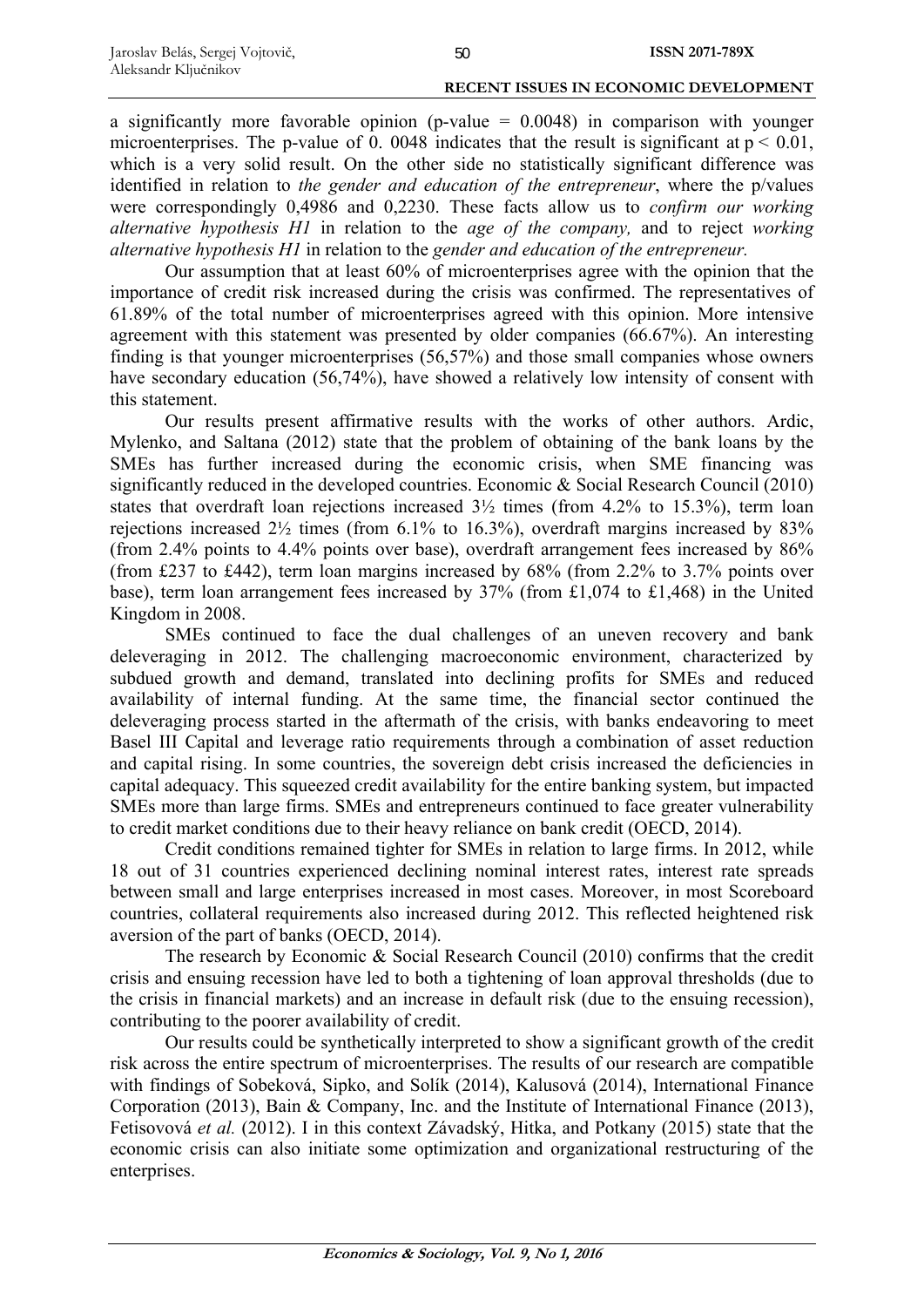The results of our investigation are not compatible with the findings of North, Baldock, and Ekanem (2010), Deakins, Whittam, and Wyper (2010), Deakins *et al.* (2008). Our research has neither confirmed the findings by Deakins *et al.* (2008) and Global Markets Institute (2014) that SMEs owned and managed by women are more credit constrained than the men owned SMEs.

The results of the research of the knowledge of credit conditions by microenterprises in the Czech Republic are presented in *Table 2*.

| Table 2. Assessment of the knowledge of credit conditions by microenterprises |  |  |  |  |  |
|-------------------------------------------------------------------------------|--|--|--|--|--|
|                                                                               |  |  |  |  |  |
|                                                                               |  |  |  |  |  |

| Entrepreneurs<br>are thoroughly<br>familiar with the<br>conditions under<br>which the banks<br>provide loans to<br><b>SMEs</b> | Total | Men    | Women        | Secondary<br>education | Other<br>types of<br>education | Older<br>than 10<br>years<br>$(10+)$ | Younger<br>than 10<br>years<br>$(10-)$ | p-value<br>Z-score<br>M/W<br>HE/OE<br>$10+/10-$ |
|--------------------------------------------------------------------------------------------------------------------------------|-------|--------|--------------|------------------------|--------------------------------|--------------------------------------|----------------------------------------|-------------------------------------------------|
| 1. Completely<br>agree                                                                                                         | 8     | 7      | $\mathbf{1}$ | 5                      | 3                              | $\overline{4}$                       | $\overline{4}$                         |                                                 |
| 2. Agree                                                                                                                       | 179   | 134    | 45           | 33                     | 146                            | 106                                  | 73                                     |                                                 |
| Share in $\%$ (1+2)                                                                                                            | 25.27 | 26.11  | 23.00        | 17.67                  | 28.38                          | 28.21                                | 22.00                                  |                                                 |
| 3. I don't have a<br>position                                                                                                  | 233   | 168    | 65           | 72                     | 161                            | 120                                  | 113                                    |                                                 |
| 4. Disagree                                                                                                                    | 296   | 216    | 80           | 95                     | 201                            | 149                                  | 147                                    | 1.0000<br>0.1362<br>0.2937                      |
| 5. Completely<br>disagree                                                                                                      | 24    | 15     | 9            | 10                     | 14                             | 11                                   | 13                                     | 0.2420<br>0.1676<br>0.4902                      |
| Together: $4+5$                                                                                                                |       |        |              |                        |                                |                                      |                                        | 0.6745<br>0.0488<br>0.1971                      |
| Total:                                                                                                                         | 740   | 540    | 200          | 215                    | 525                            | 390                                  | 350                                    |                                                 |
| chi-square/                                                                                                                    |       | 2.6035 |              | 17.6980                |                                | 4.3248                               |                                        |                                                 |
| p-value                                                                                                                        |       | 0.6262 |              | 0.0014                 |                                | 0.3638                               |                                        |                                                 |

*Source*: own calculation.

The mail result of this part of the research is the finding, that microenterprises are unfamiliar with the credit conditions of the banks. The research results confirmed that there is a statistically significant difference in the overall responses of microenterprises disaggregated according to the *education of the entrepreneur*, when university educated business owners in comparison to those with other types of education significantly more presented the researched opinion. The p-value of 0.0014 indicates that the result is significant even at  $p < 0.01$ , which is almost a level of certainty. No statistically significant difference was identified in relation to *the gender of the entrepreneur* and *the age of the company*, where the p/values were correspondingly 0,6226 and 0,3638. These facts allow us to *confirm our working alternative hypothesis H2* in relation to the *education of the entrepreneur,* and to reject *working alternative hypothesis H2* in relation to *the gender of the entrepreneur* and *the age of the company.*

Basic finding, arising from this part of the research is that microenterprises do not thoroughly understand the commercial banks' credit conditions. This trend was demonstrated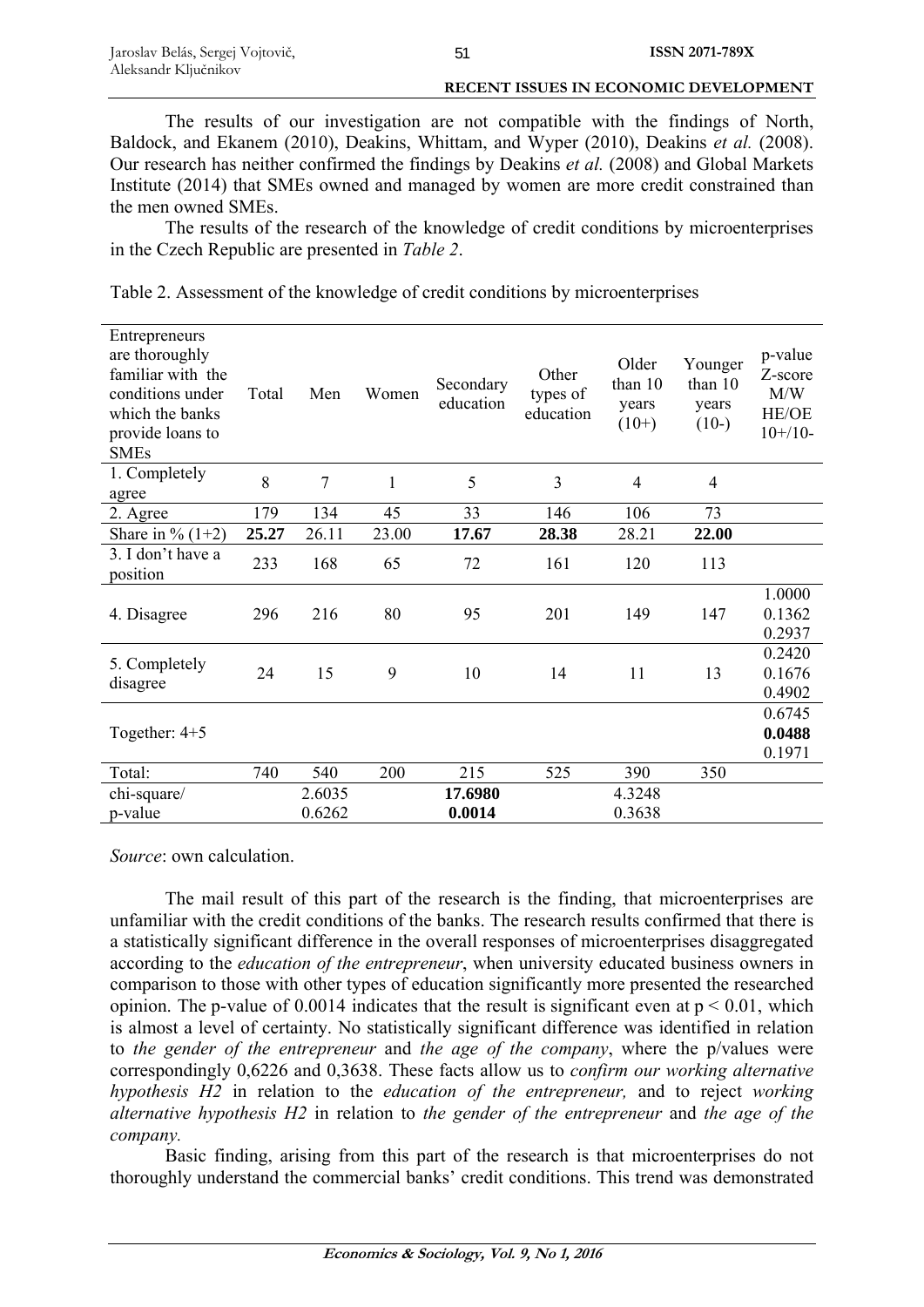across the entire spectrum of microenterprises. Only 25.27% of entrepreneurs agreed with the argument that entrepreneurs are thoroughly familiar with loan conditions of commercial banks, so our assumption that more than 30% of entrepreneurs confirm to have a thorough understanding of the lending conditions of the commercial banks was incorrect. The finding that the entrepreneurs with lower education declared that they know credit conditions of commercial banks better than higher educated counterparts seem to be abnormal. We assume that the psychological effect can be a possible explanation; this means that entrepreneurs who have less knowledge of the credit terms more intensively believe that they understand this subject. The words of Percy Bysshe Shelley sound great in this context: "The more we learn, the more you reveal their ignorance".

Our findings can be supported by the research of Sobeková Majková (2011), who stated that microenterprises are less informed about financial resources than bigger companies. According to the research of this author 61% of microenterprises wish to obtain more information about bank loans' conditions. It is 5% less than average from all other size categories of enterprises (66.2%). According to her study microenterprises mainly wish to obtain more information about financing possibilities from the EU structural funds (62.6%), than about the bank credits (61.1%) or venture capital (32.8%).

The results of the research in the area of transparency of the credit conditions in the Czech Republic are presented in *Table 3*.

| Conditions under<br>which the banks<br>provide loans to<br>SME <sub>s</sub> are<br>transparent | Total        | Men    | Women            | Secondary<br>education | Other<br>types of<br>education | Older<br>than 10<br>years<br>$(10+)$ | Younger<br>than 10<br>years<br>$(10-)$ | p-value<br>Z-score<br>M/W<br>HE/OE<br>$10+/10-$ |
|------------------------------------------------------------------------------------------------|--------------|--------|------------------|------------------------|--------------------------------|--------------------------------------|----------------------------------------|-------------------------------------------------|
| 1. Completely<br>agree                                                                         | 3            | 3      | $\boldsymbol{0}$ | 1                      | $\overline{2}$                 | $\overline{2}$                       | 1                                      |                                                 |
| 2. Agree                                                                                       | 181          | 143    | 38               | 43                     | 138                            | 98                                   | 83                                     |                                                 |
| Share in $\%$ (1+2)                                                                            | 24.86        | 27.04  | 19.00            | 20.47                  | 26.67                          | 25.64                                | 24.00                                  |                                                 |
| 3. I don't have a<br>position                                                                  | 386<br>52.16 | 268    | 118              | 116                    | 270                            | 199                                  | 187                                    |                                                 |
| 4. Disagree                                                                                    | 156          | 116    | 40               | 50                     | 106                            | 86                                   | 70                                     | 0.6599<br>0.3524<br>0.4965                      |
| 5. Completely<br>disagree                                                                      | 14           | 10     | $\overline{4}$   | 5                      | 9                              | 5                                    | 9                                      | 0.8966<br>0.5823<br>0.1971                      |
| Together: $4+5$                                                                                | 22.97        | 23.33  | 20.00            | 25.58                  | 21.90                          | 23.33                                | 22.57                                  | 0.5961<br>0.2801<br>0.8026                      |
| Total:                                                                                         | 740          | 540    | 200              | 215                    | 525                            | 390                                  | 350                                    |                                                 |
| chi-square/                                                                                    |              | 7.0705 |                  | 3.6582                 |                                | 2.5787                               |                                        |                                                 |
| p-value                                                                                        |              | 0.1319 |                  | 0.4542                 |                                | 0.6306                               |                                        |                                                 |

Table 3. Assessment of the transparency of credit conditions

*Source*: own calculation.

The research results confirmed that there is no statistically significant difference in the overall responses of microenterprises disaggregated according to *the gender and education of the entrepreneur*, and *the age of the company.* The p-values are as follows: gender – 0,1319,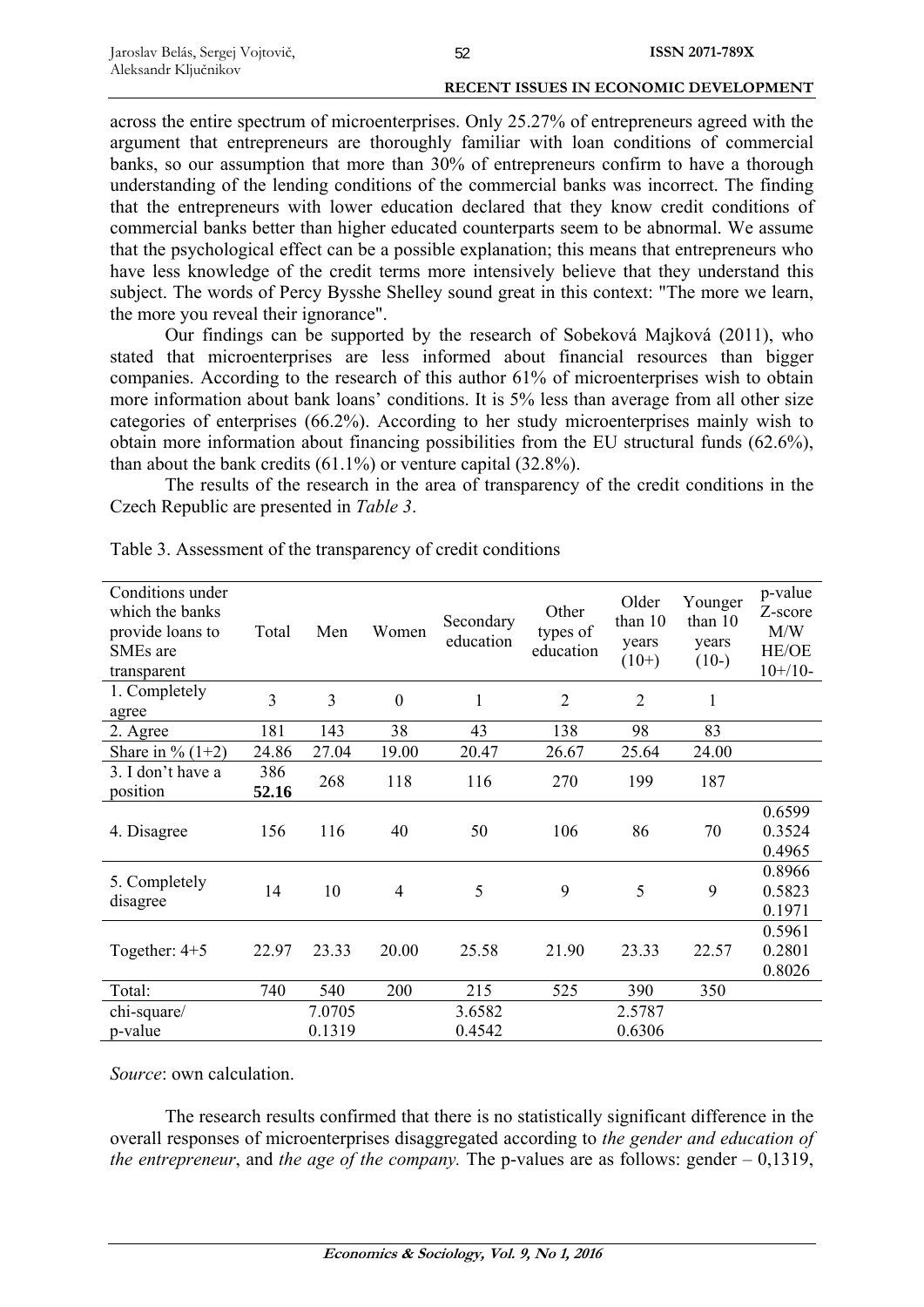education – 0,4542, age – 0,6306. These facts allow us to *reject our working alternative hypothesis H3* in relation to all monitored factors.

Our assumption that a maximum of 30% of entrepreneurs agree with the opinion, that credit conditions are transparent was also confirmed, when only 24.86% of entrepreneurs in the segment microenterprises consider the conditions under which banks provide loans to SMEs are transparent.

Basic finding which arises from this part of the research is that microenterprises do not consider lending criteria to be transparent and also declare some degree of disinterest, respectively, ignorance of the issue, as up to 52.16% of entrepreneurs were unable to take a position on this matter. According to some studies, it is clear that a large number of entrepreneurs uses bank loans (eg. Kalusová (2014) stating that 61% of entrepreneurs in Slovakia uses bank loans, while the interest in getting bank financing is much higher), and at the same time these entrepreneurs cannot assess the transparency of credit conditions.

The results of our study support the conclusions by Bain & Company, Inc., and the Institute of International Finance (2013), European Association of Craft, Small and mediumsized Enterprises (2007), and OECD (2006).

*Table 4* presents the results of the research in the area of evaluation of usefulness of knowledge of credit conditions.

| <b>Better</b><br>understanding of<br>credit terms and<br>conditions<br>would help the<br>entrepreneurs to<br>improve an<br>access to credit<br>and increase the<br>interest in the<br>loans | Total | Men              | Women        | Secondary<br>education | Other<br>types of<br>education | Older<br>than 10<br>years<br>$(10+)$ | Younger<br>than 10<br>years<br>$(10-)$ | p-value<br>Z-score<br>M/W<br>HE/OE<br>$10+/10-$ |
|---------------------------------------------------------------------------------------------------------------------------------------------------------------------------------------------|-------|------------------|--------------|------------------------|--------------------------------|--------------------------------------|----------------------------------------|-------------------------------------------------|
| 1. Completely<br>agree                                                                                                                                                                      | 75    | 53               | 22           | 18                     | 57                             | 39                                   | 36                                     | 0.6384<br>0.3077<br>0.8966                      |
| 2. Agree                                                                                                                                                                                    | 430   | 309              | 121          | 132                    | 298                            | 212                                  | 218                                    | 0.4237<br>0.2460<br>0.0293                      |
| Share in %<br>$(1+2)$                                                                                                                                                                       | 68.24 | 67.03            | 71.50        | 69.77                  | 67.62                          | 64.36                                | 72.57                                  | 0.2460<br>0.5687<br>0.0164                      |
| 3. I don't have a<br>position                                                                                                                                                               | 176   | 130              | 46           | 48                     | 128                            | 101                                  | 75                                     |                                                 |
| 4. Disagree                                                                                                                                                                                 | 52    | 42               | 10           | 13                     | 39                             | 34                                   | 18                                     |                                                 |
| 5. Completely<br>disagree                                                                                                                                                                   | 7     | 6                | $\mathbf{1}$ | $\overline{4}$         | 3                              | $\overline{4}$                       | 3                                      |                                                 |
| Total:                                                                                                                                                                                      | 740   | 540              | 200          | 215                    | 525                            | 390                                  | 350                                    |                                                 |
| chi-square/<br>p-value                                                                                                                                                                      |       | 2.7217<br>0.6054 |              | 4.8579<br>0.3022       |                                | 6.9688<br>0.1375                     |                                        |                                                 |

Table 4. The results in the field of improving access to bank loans

*Source*: own calculation.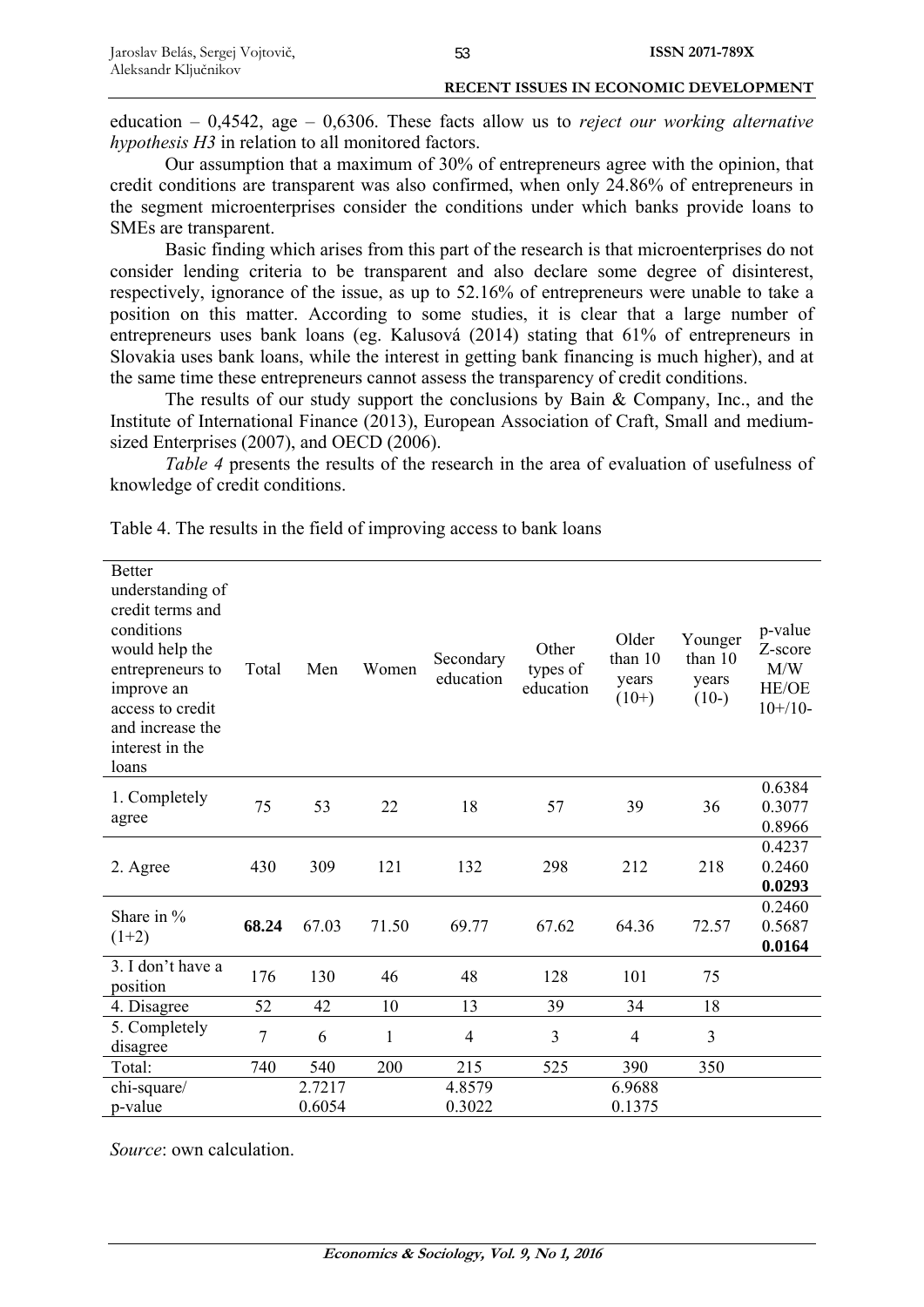| Jaroslav Belás, Sergej Vojtovič, | 54 | ISSN 2071-789X |
|----------------------------------|----|----------------|
| Aleksandr Ključnikov             |    |                |

The research results confirmed that there is no statistically significant difference in the overall responses of microenterprises disaggregated according to *the gender and education of the entrepreneur*, and *the age of the company.* The p-values are as follows: gender – 0,6054, education – 0,3022, age – 0,1375. These facts allow us to *reject our working alternative hypothesis H4* in relation to all monitored factors.

We have also confirmed our assumption that the opinion that better knowledge of credit criteria allows the entrepreneurs to have an easier access to credit and to better price conditions will be presented by a minimum of 60% of entrepreneurs in the segment of microenterprises. According to our findings, more than 60% of entrepreneurs agreed with this statement. Partial differences were found in attitudes of microenterprises, according to their age (p-value  $= 0.0164$ ). In our research older companies have demonstrated a greater dose of pessimism in that area because only 64.36% of them agreed with this statement. This trend, namely that older firms more negatively evaluate commercial banks' approach to credit financing, several times appeared in our research, while the focus of our research does not adequately allow us to explain this phenomenon, and that is why it would be necessary to conduct further research in this area.

Kalusová (2014) described the effect of crisis on financial options of microenterprises by stating that the tightening of credit standards by the banks was in many ways reflected in specific credit terms and conditions – bank margins, as well as riskier loans, significantly increased above the average level, banks demand higher collateral for the loan and the terms of loans were tightened. The main reasons for the rejection of the bank loans to microenterprises are the insufficient volume of assets to guarantee the loan, short credit history of enterprises as well as low credit rating.

In connection with the implementation of the rules of Basel II banking regulation *many SMEs are confronted with internal rating procedures or credit scoring systems by their banks.* The banks *require more and better quality information from their clients and will assess them in a new way.* Both up-coming developments are already causing increasing uncertainty amongst SMEs. In order to reduce this uncertainty and to allow SMEs to understand the principles of the new risk assessment, it is important to demand transparent rating procedures – rating procedures may not be a "Black Box" for SMEs: the bank should communicate the relevant criteria affecting the rating of SMEs, t*he bank should inform SMEs about its assessment in order to allow SMEs to improve* (European Association…, 2007).

These "black box effects" are a limitation of credit scoring models that has to be taken into account insofar as it may put at risk the transparency of the relationship between SMEs and their banks. Banks are more likely to explain to SMEs the rationale for not granting access to credit if they can base their decision on a rating, while they may have difficulties in justifying the outcome of a scoring model. Moreover, scoring tools are based on statistics, i.e. the "classification error" may cause a SME willing to have access to financing to be eliminated due to a classification error. This error is generally around 20%, one SME out of five. Therefore, credit scoring techniques should rather be regarded as an auxiliary tool in the process of credit granting, rather than the cornerstone of a credit selection process (supplementary tool in the process of granting credit, rather than a cornerstone of selective loan process) (OECD, 2006).

It is necessary that the owners of small and medium-sized enterprises were able to provide transparent information to the banks. *Owner-managers must become more aware about the need for transparency towards investor* transparent and open exchange of information about the situation and the perspectives of their companies. In order to fulfill the new needs for transparency, SMEs will have to use new information instruments (business plans, financial reporting, etc.) and new management instruments (risk-management, financial management, etc.) (European Association…, 2007). According to Bain & Company, Inc. and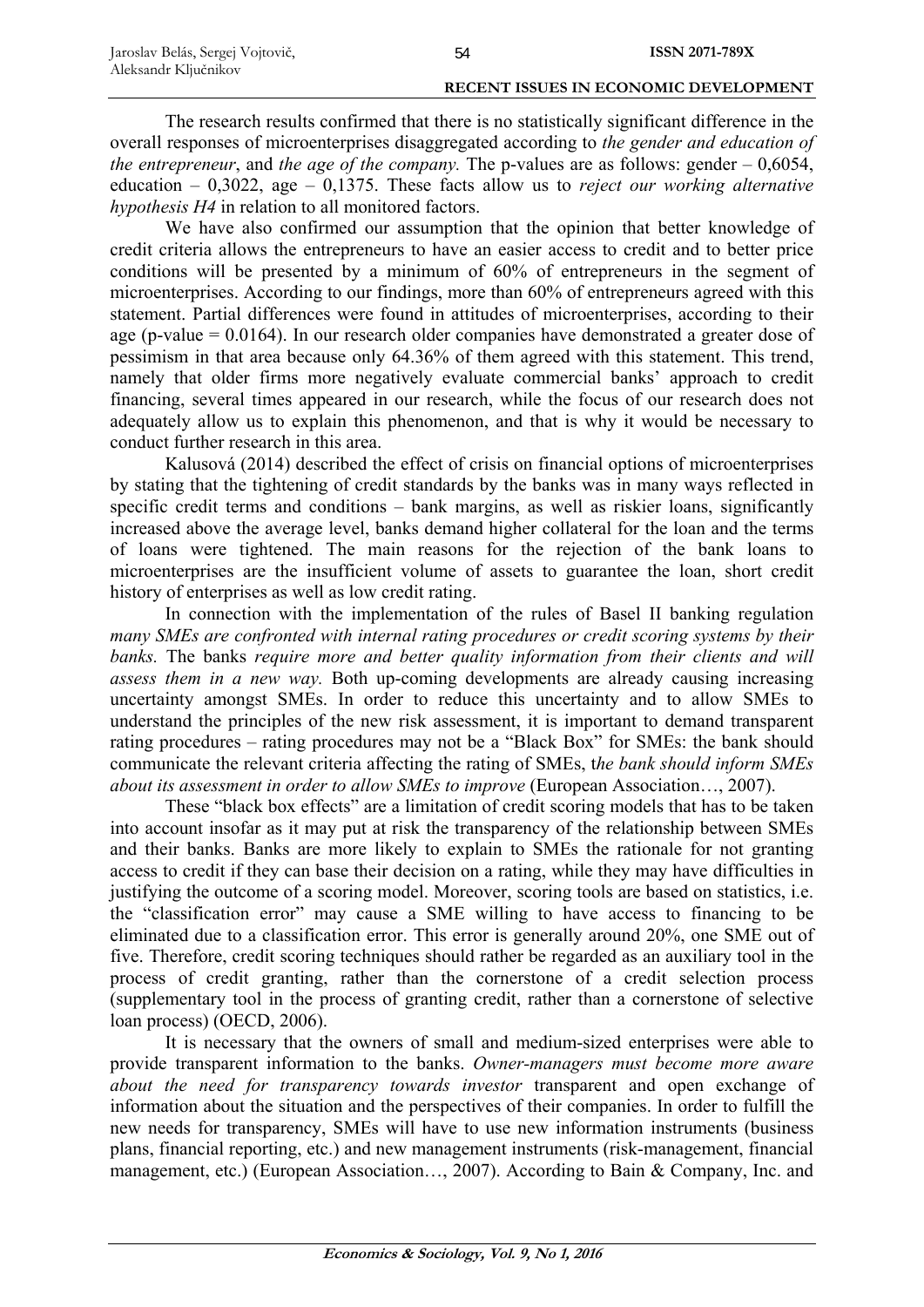the Institute of International Finance (2013) Higher-quality, lower-cost information is a key to unlocking more sources of finance for SMEs.

Despite of the development of more sophisticated decision-making and financial modeling approaches by the banks, with the support of increased market intelligence and developments in relationship banking that may help to overcome these informational and reputational effects, theoretical arguments suggest that there is, nevertheless, a number of categories of SME owners that could be affected by informational issues or reputational effects.

These involve the following categories: younger SMEs and younger entrepreneurs with limited trading records and security, female and ethnic minority entrepreneurs (from reputational effects), fast growing firms especially in manufacturing and technology-related sectors, out of the 'norm' situations where SMEs owners have unusual business propositions, such as high growth proposals from SME owners in rural environments (Deakins *et al.*, 2008).

Proper credit information can remove the problem with the asymmetric information and that can foster the SME loans in the emerging markets. It's often claimed that SMEs in emerging countries with the lower level of economic freedom and higher corruption index have the lower possibility of getting formal finance from the banks. Higher level of corruption discourages the bankers to lend to such informational opaque firms like SMEs. High level of corruption increases the financing gap for SMEs at least in the less economically developed countries (Dong and Men, 2014).

Deakins, Whittam, and Wyper (2010) state that SMEs were turned down to access funds from the banks due to poor presentation of the loan proposals by the SMEs owners, although the businesses were financially solvent and it looked like they would repay the loans. According to these authors, information gap between SMEs and banks can be reduced through good banking relationships and when the owner of the SME provides all necessary information to the bank managers. It increases the trust of the bank managers and that can help to access funds from the bank.

## **Conclusion**

The aim of this paper was to define and quantify significant risk factors of microenterprises' credit financing in the current dynamic economic environment and to compare the significant position of these undertakings in relation to commercial banks by gender, education of the entrepreneur and the company's age. The paper is based on the survey of the quality of the business environment carried out in 2015 in Czech Republic on a sample of 1141 small and medium sized enterprises, 740 of which were reported as microenterprises.

The results of our research have confirmed that the importance of credit risk has grown during the crisis, which was confirmed by more than 60% of the total number of microenterprises that were contacted in the context of our research. In this area no significant differences within defined groups of microenterprises were identified.

An important finding resulting from our research is that microenterprises do not thoroughly know credit conditions of commercial banks. This trend was found in the whole spectrum of analyzed microenterprises.

A significant finding is that microenterprises do not consider lending criteria to be transparent and also declare some degree of disinterest, respectively, ignorance of this issue, because more than 50% of entrepreneurs were unable to take a position on this matter.

Our research confirmed the impact of the *age of the company* in the perception of the growing important of the credit risk during the crisis, and *the level education of the*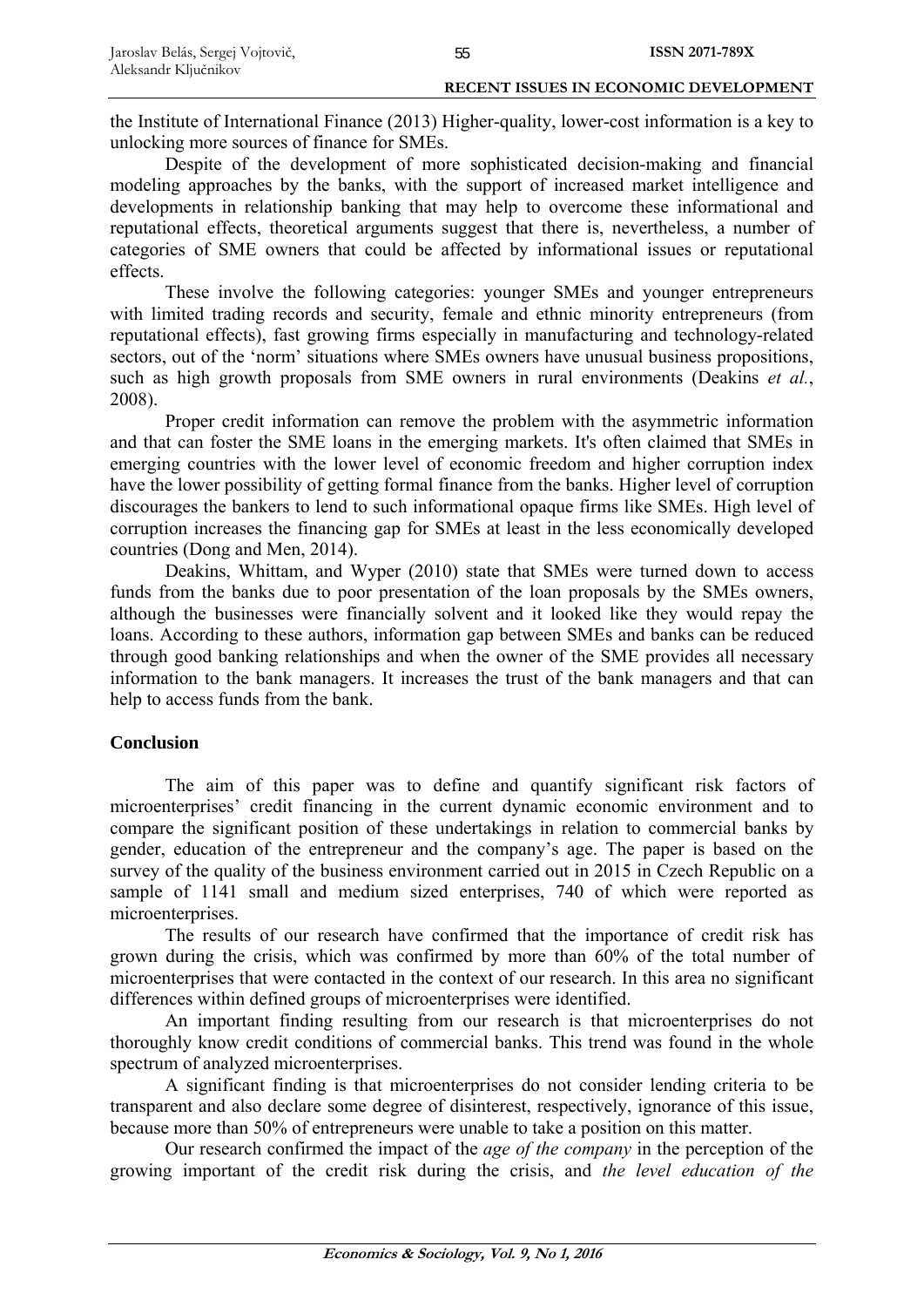*entrepreneur* in relation to the familiarity with the conditions under which the banks provide loans. All other monitored factors do not have any statistically significant impact on the monitored risk factors in the loan process. Our results show that the main problems of the micro enterprises are an absolute unfamiliarity with the credit conditions of the commercial banks across the entire spectrum of the researched groups, and their persuasion of the lending criteria to be non-transparent.

Based on the presented data we can conclude that the knowledge and understanding of credit conditions, transparent approach by the banks and SMEs in the context of minimizing information asymmetry creates conditions for better and more effective access to bank loans.

Like other scientific researches our research has certain boundaries and limits, as it was performed on a limited sample of respondents through predefined methodological tools. The limited geographical focus only on the Czech Republic is also significant because country's specific macro environment can also affect the possibility to get the loan by the SMEs (Drakos and Giannakopolous, 2011). A wider geographical focus of the further researches may bring more fundamental results. Nevertheless, it can be assumed that it could be an interesting inspiration for the field of scientific knowledge and for the development of the practical procedures in the field of financial risk management of small businesses.

The research results point to the need for deeper analysis of certain matters in the field of microenterprises' credit risk management. Our future research will be aimed on the differences in the approach of older and younger microenterprises to the selected attributes of credit risk management.

## **References**

- Armstrong, A., Davis, E. P., Liadze, I., Rienzo, C. (2013), An assessment of bank lending to UK SMEs in the wake of the crisis, *National Institute Economic Review*, 225(1), pp. 39- 61.
- Ardic, O. P., Mylenko, N., Saltana, V. (2012), Access to finance by Small and Medium enterprises: a cross-country analysis with a new data set, *Pacific Economic Review*, Vol. 17(4), pp. 491-513.
- Bain & Company, Inc. and The Institute of International Finance (2013), *Restoring Financing and Growth to Europe´s SMEs.* Available at: http://www.bain.com/Images/REPORT\_Restoring\_financing\_and\_growth\_to\_Europe's \_SMEs.pdf
- Bartoš, P., Ključnikov, A., Popesko, B., Macháček, J. (2015), Are men more innovative and aggressive in business? Case study from the Czech Republic, *International Journal of Entrepreneurial Knowledge*, Issue 2, Vol. 3, pp. 29-39.
- Beck, T., Lu, L., Yang, R. (2015), Finance and Growth for Microenterprises: Evidence from Rural China, *World Development*, Vol. 67, pp. 38-56.
- Beck, T. (2013), Bank financing for SMEs lessons from the literature, *National institute economic review*, Vol. 67(1), pp. 23-38.
- Belás, J., Demjan, V., Habánik, J., Hudáková, M., Sipko, J. (2015a), The business environment of Small and medium-sized companies in selected regions of the Czech Republic and Slovakia, *E+M. Ekonomie a Management*, Vol. 18, Issue 1, pp. 95-110.
- Belás, J., Bilan, Y., Demjan, V., Sipko, J. (2015b), Entrepreneurship in SME segment: Case study from the Czech Republic and Slovakia, *Amfiteatru Economic*, 17 (38), pp. 308- 326.
- Belás, J., Bartoš, P., Ključnikov, A., Doležal, J. (2015c), Risk perception diff erences between micro-, small and medium enterprises, *Journal of International Studies*, Vol. 8, No 3, 2015, pp. 20-30. DOI: 10.14254/2071-8330.2015/8-3/2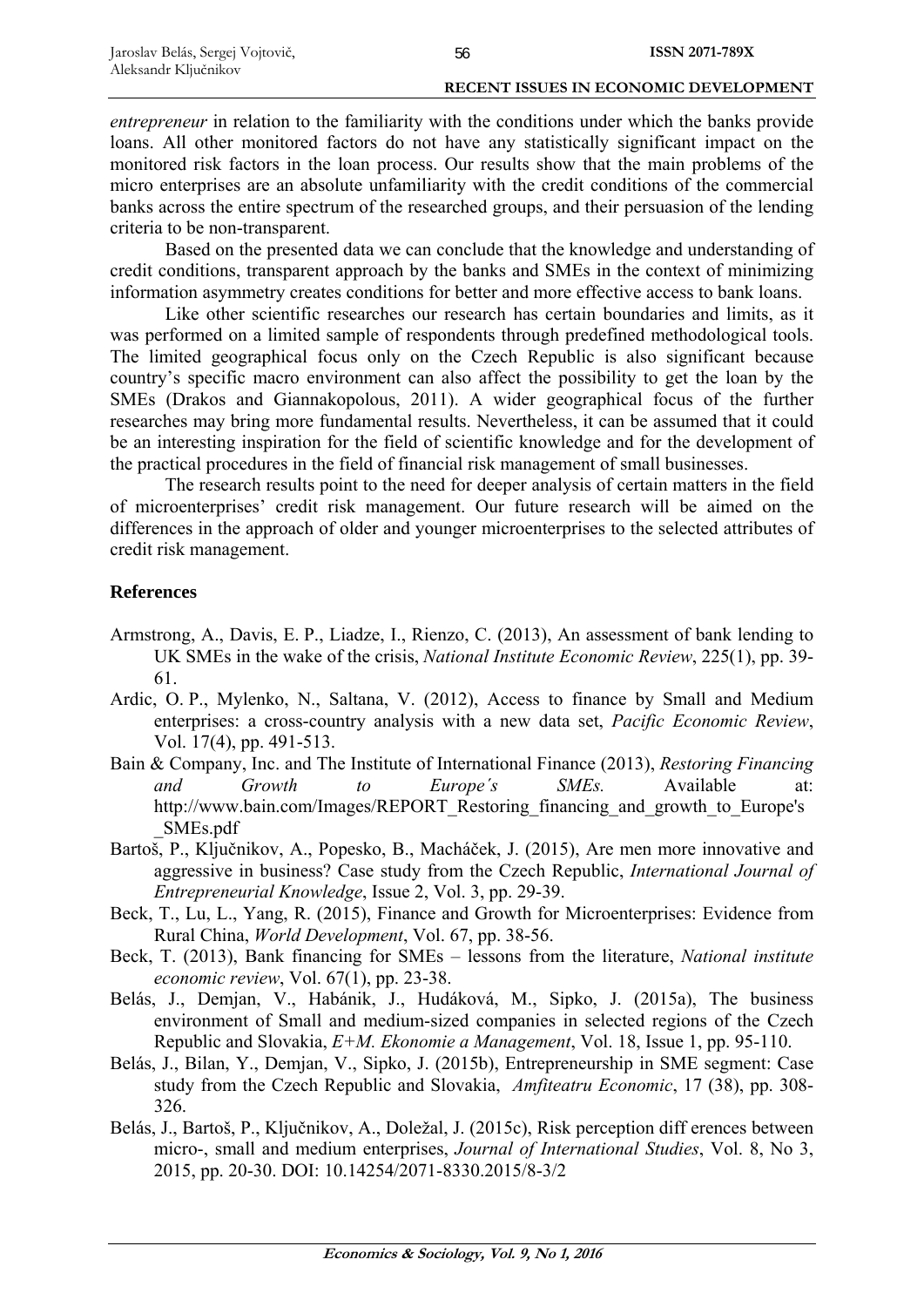- Belás, J., Macháček, J., Bartoš, P., Hlawiczka, R., Hudáková, M. (2014), Business risks and the level of entrepreneurial optimism of SME in the Czech and Slovak Republic, *Journal of competitiveness*, Vol. 6, Issue 2, pp. 30-41.
- Berrone, P., Gertel, H., Giuliodori, R., Bernard, L., Meiners, E. (2014), Determinants of Performance in Microenterprises: Preliminary Evidence from Argentina, *Journal of Small Business Management*, 52(3), pp. 477-500.
- Brauers, W. K. M., & Zavadskas, E. K. (2011), Multimoora Optimization Used to Decide on a Bank Loan to Buy Property, *Technological and Economic Development of Economy*, 17(1), pp. 174-188.
- Bruhn, M. (2013), A tale of two species: revisiting the effect of registration reform on informal business owners in Mexico, *Journal of Development Economics*, 103, pp. 275- 83.
- Buganová, K., Hudáková M., Dvorský, J. (2014), The Assessment of the Impact of the Security Risk on the Amall and Medium-sized Enterprises in the Slovak Republic, *2014 2nd International Conference on Management Innovation and Business Inovation (ICMIBI 2014), Bangkok, Dec 08-09, 2014. Book Series: Lecture Notes in Management Science*, Vol. 44, pp. 116-121.
- Carson, M. (2013), *Adapting in tough times: The growing resilience of UK SMEs*, Zurich: Economist Intelligence Unit. Available at: http://insider.zurich.co.uk/wpcontent/uploads/2013/06/Adapting-in-Tough-Times-The-Growing-Resilience-of-UK-SMEs.pdf
- Carter, S., Shaw, E., Lam, W. and Wilson, F. (2007), Gender, Entrepreneurship, and Bank Lending: The Criteria and Processes Used by Bank Loan Officers in Assessing Applications, *Entrepreneurship Theory and Practice*, Vol. 31(3), pp. 427-444.
- Deakins, D., Whittam, G., Wyper, J. (2010), SMEs access to bank finance in Scotland: an analysis of bank manager decision making, *Venture Capital*, Vol. 13(3), pp. 193-209.
- Deakins, D., North, D., Baldock, R., Whittam, G. (2008), *SMEs´ Access to Finance: Is there still a debt finance gap?* Belfast: Institute for Small Business & Entrepreneurship.
- De Mel, S., McKenzie, D., Woodruff, C. (2008), Returns to capital in microenterprises: evidence from a field experiment, *Quarterly Journal of Economics*, 123, pp. 1329-72.
- Doležal, J., Šnajdr, J., Belás, J. Vincúrová, Z. (2015), Model of the loan process in the context of unrealized income and loss prevention, *Journal of International Studies*, Vol. 8, No. 1, pp. 91-106. DOI: 10.14254/2071-8330.2015/8-1/8
- Dong, Y., Men, C. (2014), SME financing in emerging markets: firm characteristics, banking structure and institutions, *Emerging Markets Finance and Trade*, Vol. 50(1), pp. 120- 149.
- Drakos, K., Giannakopolous, N. (2011), On the determinants of credit rationing: firm level evidence from transition countries, *Journal of International Money and Finance*, Vol. 30, pp. 1773-1790.
- Economic & Social Research Council (2010), *The effect of the credit crisis on UK SME finance.* Available at: http://www.esrc.ac.uk/ images/Evidence%20briefing%20-%20finance% 20for% 20 SMEs tcm8-13957.pdf
- European Association of Craft, SMEs (2007), *Crafts, Trades and SMEs need better access to finance*. Available at: www.ueapme.com/.../041027\_SME-finance\_final.d
- Fetisovová, E., Hucová, E., Nagy, L., Vlachynský, K. (2012), *Aktuálne problémy financií malých a stredných podnikov*, Bratislava: Ekonom.
- Global Markets Institute (2014), *Giving credit where it is due How closing the credit gap for women-owned SMEs can drive global growth*, New York: Goldman Sachs International.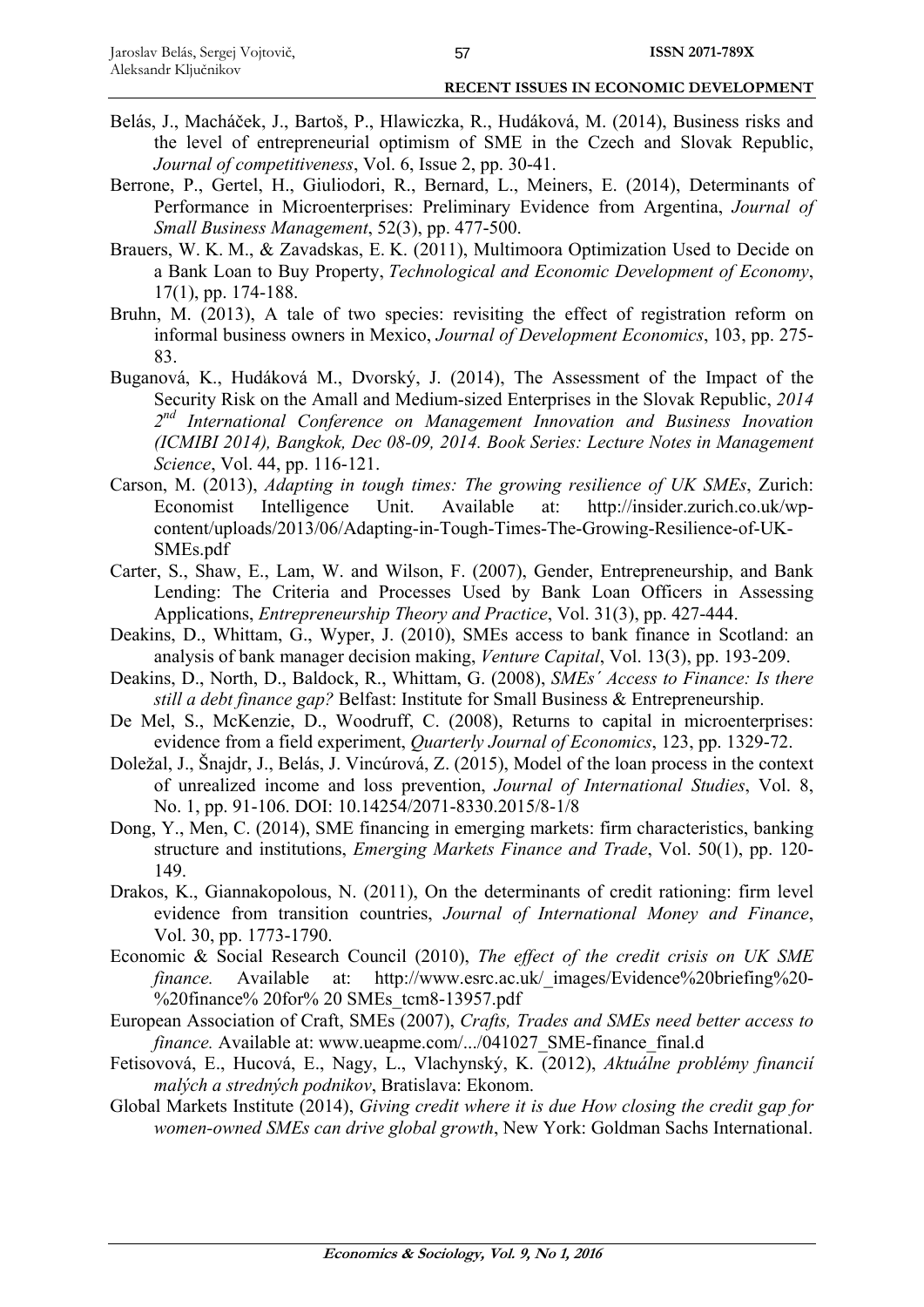- Hernández-Cánovas, G., Koëter-Kant, J. (2013), SME financing in Europe: Cross-country determinants of bank loan maturity, *International Small Business Journal*, 29(5), pp. 489-507.
- Holton, S., Lawless, M., McCann, F. (2013), SME financing conditions in Europe: credit crunch or fundamentals? *National Institute Economic Review*, Vol. 225 (1), pp. 52-67.
- International Finance Corporation (2013), *Closing the Credit Gap for Formal and Informal Micro, Small, and Medium Enterprises*, World Bank Group: Washington, USA. Available at: http://www.ifc.org/wps/wcm/connect/4d6e6400416896c09494b79e78015671/Closing+t he+Credit+Gap+Report-FinalLatest.pdf?MOD=AJPERES
- Irwin, D., Scott, J. M. (2010), Barriers faced by SMEs in raising bank finance, *International Journal of Entrepreneurial Behavior and Research*, Vol. 16(9), pp. 245-259.
- Kozubíková, L., Belás, J., Bilan, Y., Bartoš, P. (2015a), Personal characteristics of entrepreneurs in the context of perception and management of business risk in the SME segment, *Economics & Sociology*, Vol. 8, No. 1, pp. 41-54.
- Kozubikova, L, Belás, J., Kljucnikov, A., Virglerova, Z. (2015b), Differences in Approach to Selected Constructs of Entrepreneurial Orientation in SME Segment Regarding the Selected Socio-Demographic Factors, *Transformations in Business & Economics,* Vol. 14, No. 3C (36C), pp. 42-59.
- Larson, D. W., Shaw, T. K. (2001), Issues of microenterprise and agricultural growth: do opportunities exist through forward and backward linkages? *Journal of Developmental Entrepreneurship*, 6(3), pp. 203-220.
- Kalusová, L. (2014), Problémy získavania bankových úverov slovenskými MSP, *MMK 2014: Sborník příspěvků z mezinárodní vědecké konference*, ročník V., 15.–19. prosince 2014, Hradec Králové, Česká republika, pp. 1463-1469.
- McCarthy, S., Oliver, B., Verreynne, M. L. (2015), Bank financing and credit rationing of Australian SMEs, *Australian Journal of Management*, Vol. 28 (1), pp. 1-28.
- Mentel, G., Brożyna J. (2015), Compatibility of market risk measures, *Journal of International Studies*, Vol. 8, No 2, 2015, pp. 52-62. DOI: 10.14254/2071-8330.2015/8- 2/5
- Mostenska, T.L., Bilan, Y.V., Mostenska, T.G. (2015), Risk management as a factor ensuring enterprises' economic security, *Actual Problems of Economics*, 170 (8), pp. 193-203
- Munoz, J. M., Welsh, D. H. B., Chan, S. H., Raven, P. V. (2015), Microenterprises in Malaysia: a preliminary study of the factors for management success, *Int Entrep Manag J,* 11, pp. 673-694.
- North, D., Baldock, R., Ekanem, I. (2010), Is there a debt finance gap relating to Scottish SMEs? A demand side perspective, *Venture Capital*, Vol. 12(3), pp 173-192.
- OECD (2014), *Financing SMEs and Entrepreneurs*, An OECD Scoreboard, OECD Publishing.
- OECD (2006), *The SME Financing Gap. Theory and Evidence*, Vol. I., OECD Publications: Paris.
- Rauch, A., Rijsdijk, S. A. (2013), The Effects of General and Specific Human Capital on long-Term Growth and Failure of Newly Founded Businesses, *Entrepreneurship Theory and Practice*, Vol. 37(4), pp. 923-941.
- Rupeika-Apoga, R. (2014), Financing in SMEs: Case of the Baltic States, *Procedia-Social and Behavioural Sciences*, Vol. 150, pp. 116-125.
- Shuying, Z., Mei, Z. (2014), Theory of SMEs financial risk prevention and control, *International Conference on Education, Management and Computing Technology (ICEMCT 2014)*, pp. 514-517. Available at: www.atlantispress.com/php/downloadpaper.php